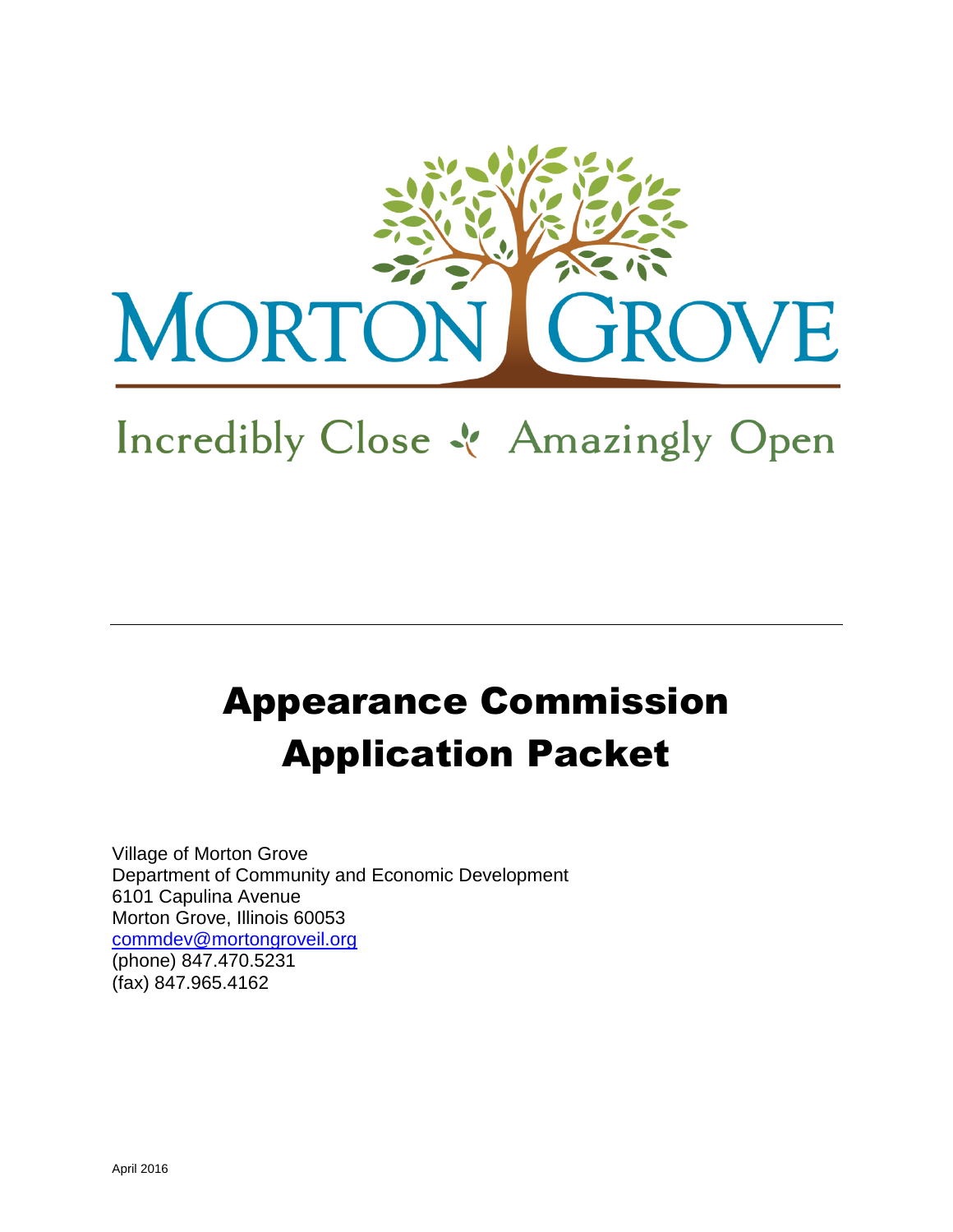# **PROCESS OVERVIEW**

An Appearance Commission request typically takes one (1) month for Village review; longer review time sometimes results if applicants change their plans, provide inaccurate or incomplete information, or similar instances. All requests are subject to the application deadlines and Appearance Commission meeting schedule as provided by the Village of Morton Grove.

The process generally consists of submittal of the application and associated documents, Staff review of the request, and a public meeting with the Appearance Commission (AC). The Appearance Commission's public meeting consists of the applicant's presentation of their request, followed by review, questions, and discussion by the Commission. The Commission will conclude their review with a vote on the request.

The Commission meets once a month, usually on the first Monday of the month unless there is a conflict with a recognized holiday.

The primary types of review conducted by the Appearance Commission include the following:

- Design review (for landscaping, site development, and other improvements associated with a new construction project or site redevelopment);
- Appearance Certificate (for the exterior of any building, including existing buildings where major exterior modifications are proposed); and
- Sign variation approval (for signs that do not meet applicable requirements of the Village's Sign Code).

# **APPLICANT / PETITIONER RESPONSIBILITIES FOR APPEARANCE COMMISSION**

- $\triangleright$  The applicant is required to attend the public meeting of the Appearance Commission where the application is reviewed. The owner (if different than the applicant) should also be present at this meeting. If the owner cannot be present, then written authorization allowing the applicant to act on the owner's behalf must be provided. The applicant's attendance is needed to present their case to the Appearance Commission and to respond to any questions or issues regarding the application.
- $\triangleright$  The applicant must submit a completed application with appropriate exhibits for processing.
- $\triangleright$  The applicant must respond to requests for additional information, revised information, or clarification from Village Staff.

# **PRE-APPLICATION MEETING**

Applicants may find it helpful to contact and meet with the Village's Director of Community Development (the "Director") on proposed requests before submitting an application. Staff is available by appointment at the Village Hall typically Monday through Friday from 8:30 a.m. to 5:00 p.m.

This initial meeting will provide the applicant with an opportunity to learn more about the Appearance Commission process and to have Staff review the proposal. This will also allow the Director to determine what items will be required for submitting the application, and to suggest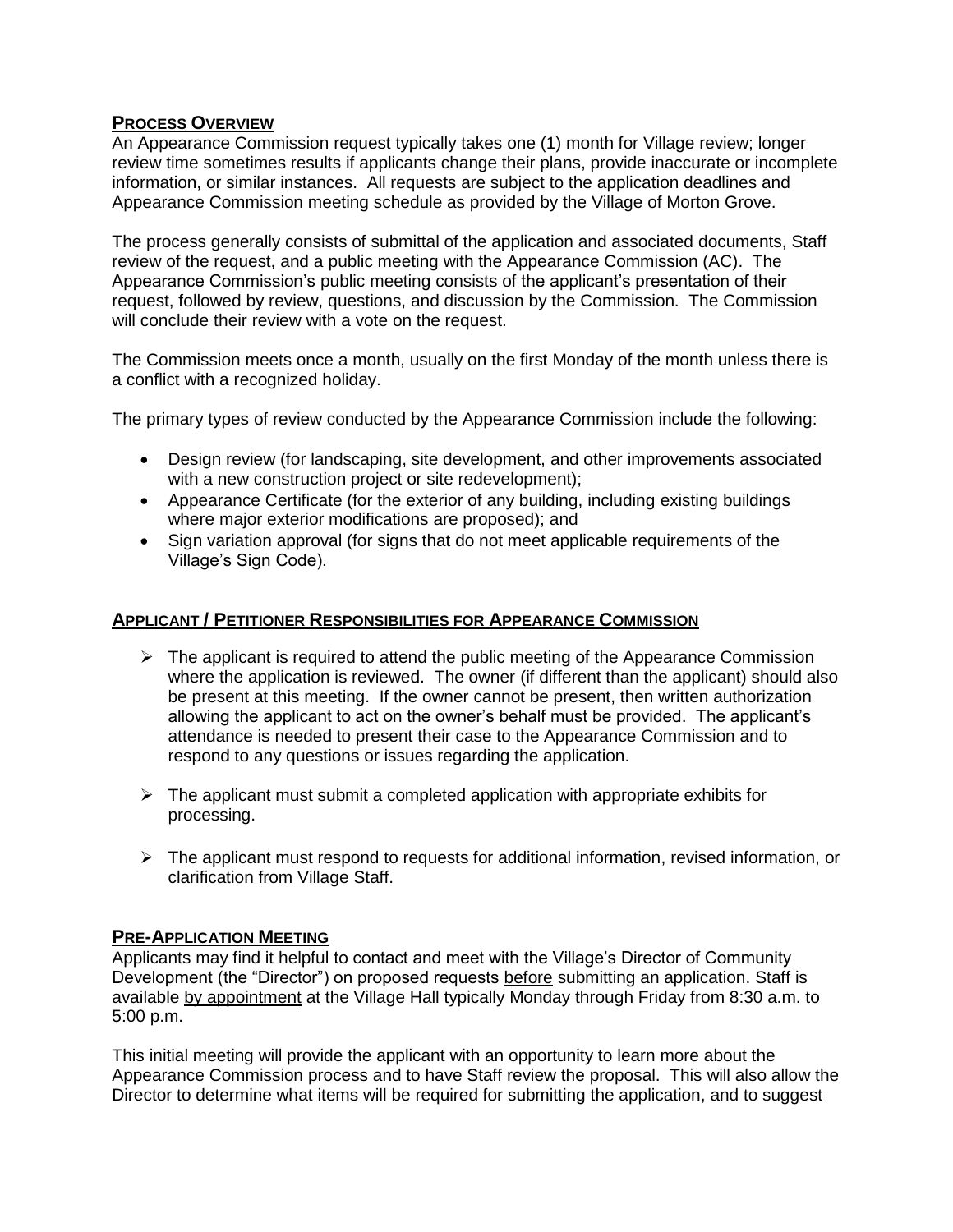any necessary adjustments to the request. This step is important in order to save time, effort, and expense throughout the rest of the process!

# **COMPLETE APPLICATION SUBMITTAL**

The applicant must submit a complete application to the Director to start the process, including **9** copies of each document for processing. **Additional and/or revised copies may be required at any time during the review process.** Once the application is determined to be complete, it will be scheduled for a public meeting, subject to the deadlines and meetings noted in the Appearance Commission's Schedule, which is provided in this application package.

The following items and information are required as part of the Appearance Commission application. Additional items or information may also be required, if identified as necessary by the specified by the Director. :

(Any sheet larger than 11" X 17" shall have one 11" x 17" copy with it.)

- 1) Completed Appearance Commission application with authorized signatures.
- 2) The following items and information based on specific type of review:

#### Appearance Certificate

Building plans and elevation drawings, fully dimension (showing building heights and dimensions, windows, doors, materials, etc.) and drawn to scale. Drawings are to show all colors and materials to be used. (Samples of the actual building materials need to be brought to the Appearance Commission meeting for Commission review.)

#### Sign variation

Scaled sign drawings, and scaled site/building plans indicating sign placement on site or on building. Sign drawings need to indicate all proposed colors, letters, fonts and other details.

#### Design Review

Site plans with dimensions, and drawn to scale not smaller than one (1) inch equals twenty (20) feet, showing the property boundary and footprint of all existing and proposed buildings.

Landscape plans showing all existing and proposed plantings

3) Proof of ownership (tax bill, sales contract) or interest. Copies of originals are acceptable. If applicant is not owner, written authorization from the property owner to file application and accept conditions of approval regarding the project and the property.

#### Improper, insufficient, or inaccurate completion of this application or required attachments shall constitute sufficient grounds for continuing or delaying the scheduled hearing, or refusing publication.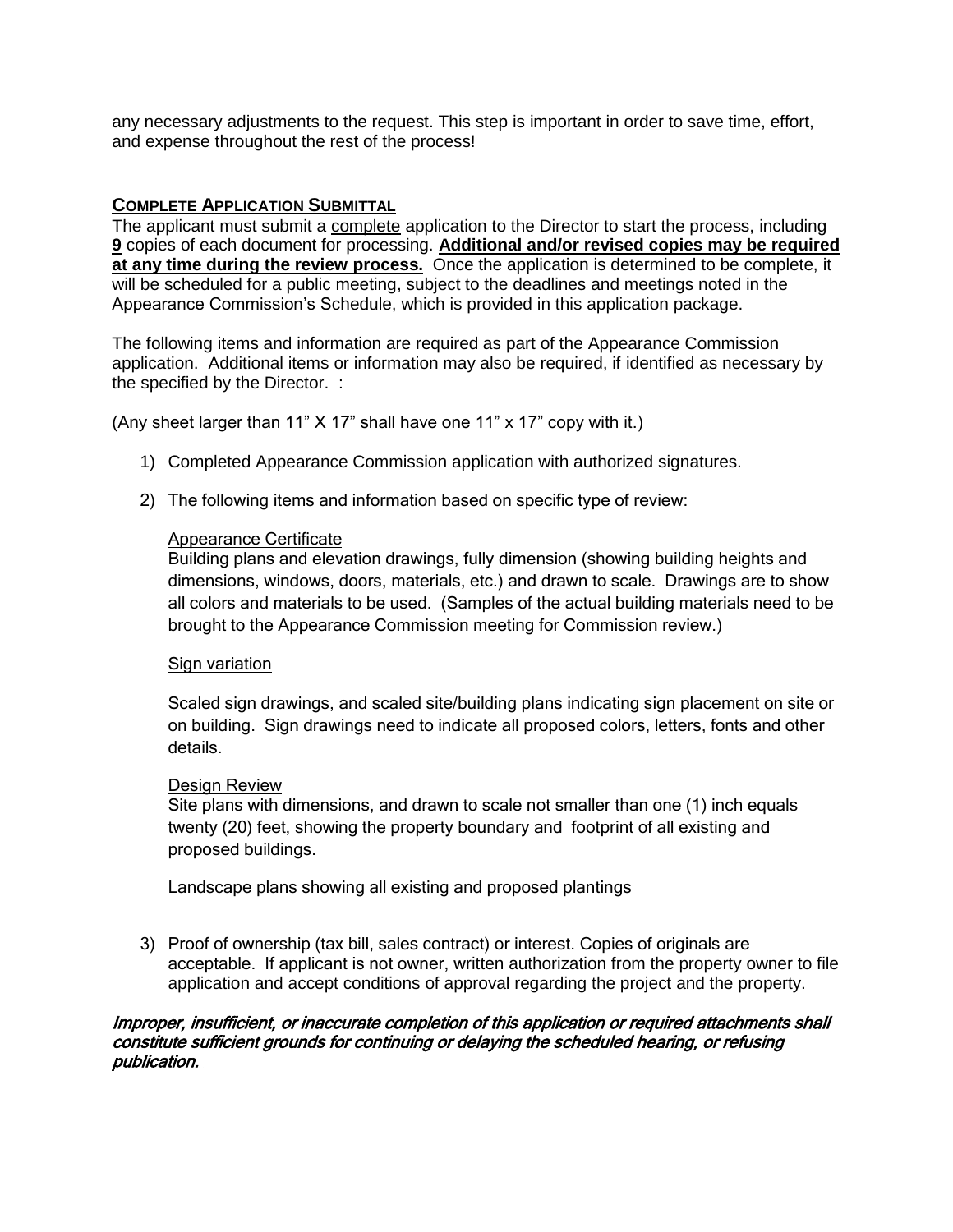The filing of this Application with the Village of Morton Grove shall not constitute acceptance for scheduling a public meeting before the Morton Grove Appearance Commission until it is reviewed and approved by the Director.

# **VILLAGE STAFF REVIEW**

Each Appearance Commission application will be reviewed by Village Staff for comment. Village Staff will forward comments from this review to the applicant. The applicant is responsible for responding to any and all issues noted during the Village review and prior to Appearance Commission review.

This review process is intended to allow Village Staff the ability to review, discuss and resolve site problems and more directly communicate Morton Grove requirements to applicants *before*  they go to the Appearance Commission meeting. By identifying comments during this review, costly delays from oversights or incomplete applications may be avoided. Once all Village issues have been addressed, the case will be placed on the next available Appearance Commission meeting agenda.

# **APPEARANCE COMMISSION PROCESS**

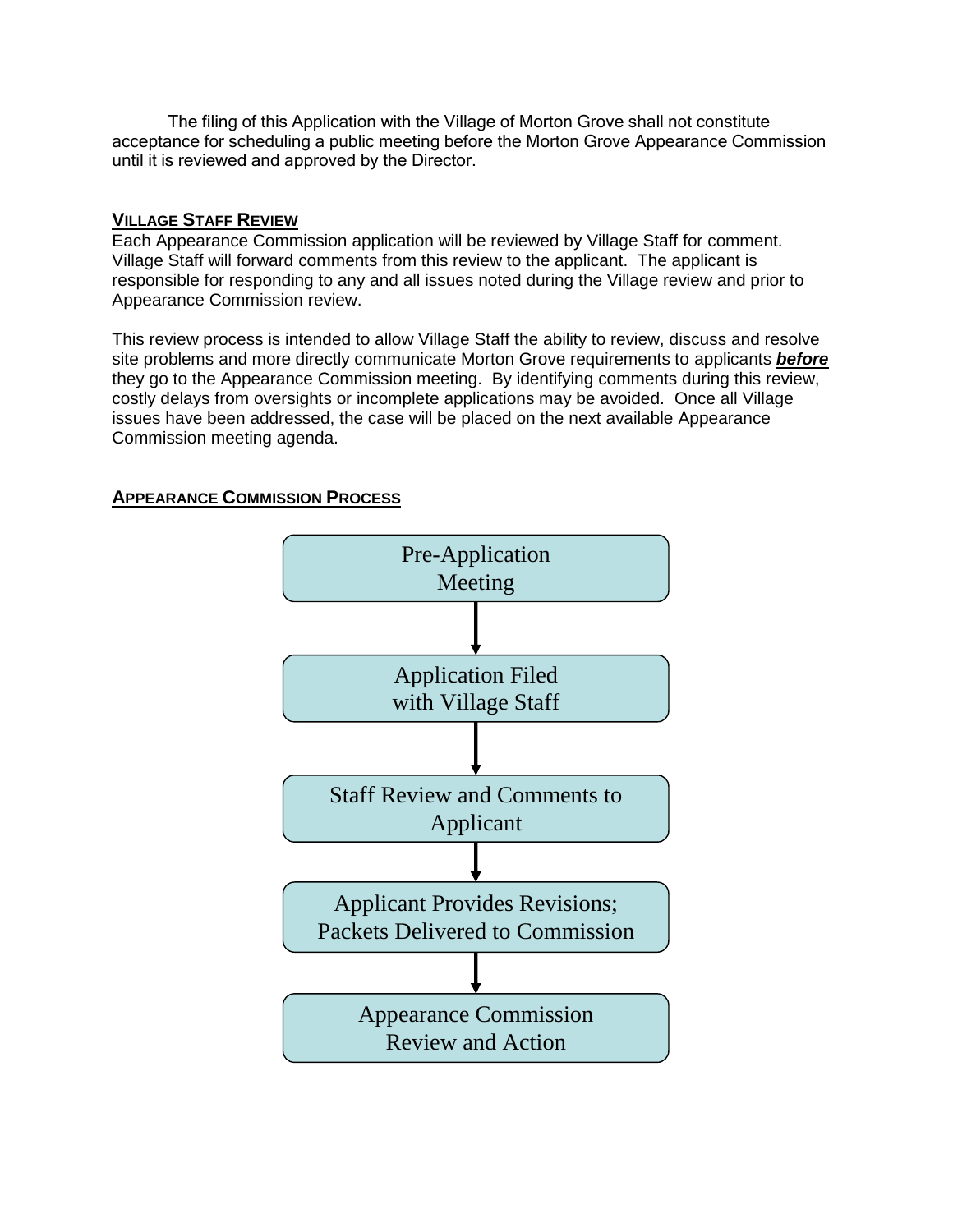

Incredibly Close & Amazingly Ope

# **Village of Morton Grove**

Department of Building and Inspectional Services

Direct Telephone 847 / 470-5214

Direct Fax 847 / 663-6185

Morton Grove Plan Commission Procedural Control Schedule is located at: <https://www.mortongroveil.org/plan-commission-procedural-control-schedule>

> Richard T. Flickinger Municipal Center 6101 Capulina Avenue, Morton Grove, Illinois 60053-2985 Tel: (847)965-4100 TDD (847) 470-5249 Fax: (847)965-4162